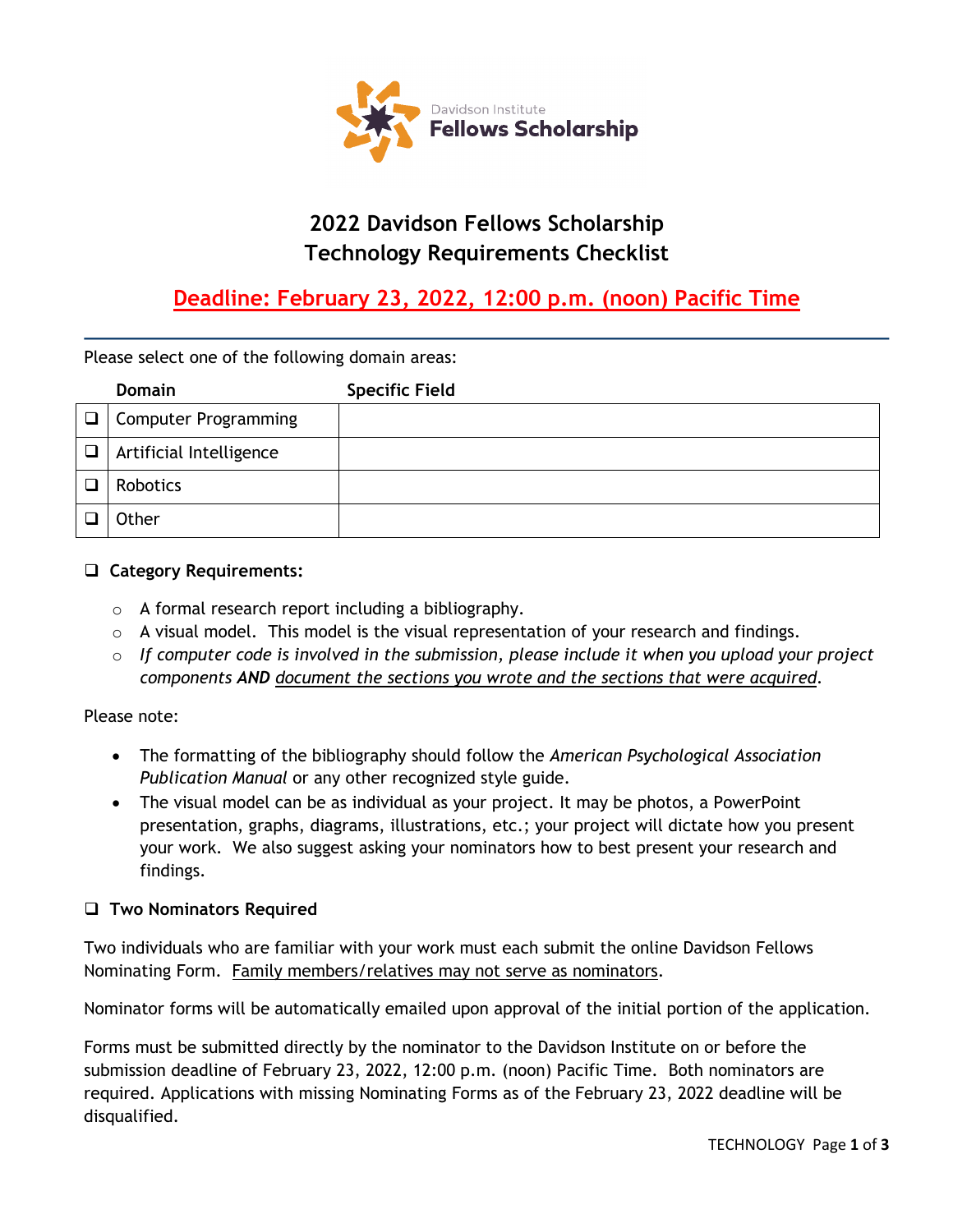

## **Attachments to the Davidson Fellows Application**

Attachments are to be completed by the applicant. The word count of attachments 1 and 2 is up to the applicant.

Note: Applicants in all categories must submit attachments 1 through 3.

#### **ATTACHMENT ONE:** Process Essay

- o **Part One**: Please answer the following questions:
	- What inspired you to pursue this work?
	- How much time (hours/days/months) did it take you to complete this work?
	- How did you organize the work that went into doing it?
	- What difficulties did you encounter and how did you handle them?
- o **Part Two**: Please answer the following questions:
	- Where was the work completed?
	- Who supervised your work? (Give names, titles, addresses, e-mail, and phone numbers)
	- What help have you received in doing this work?
	- List who helped you and what assistance he/she provided. (Please include individuals who offered equipment, ideas, critiques, materials, methodology, etc.)
- o **Part Three**: Please tell us how Covid-19 has impacted your work. Be candid! It is important for the judging panel to know how the pandemic shutdown affected your work.
	- Did Covid-related school/lab closures impact your research?
	- Have you been able to go back to school and/or lab? If not, where did/have you continue/d your work?
	- If the pandemic affected your research timeline, where do you think your research would be at this point had there not been a pandemic?
	- Did Covid impact your work in other ways?
	- If you have not been able to access your school/lab/other facilities and are submitting your project as it stood when your research locale was closed, please let us know.
	- Tell us about if or how you worked around Covid-related closures.
	- Is there anything else you'd like us to know?